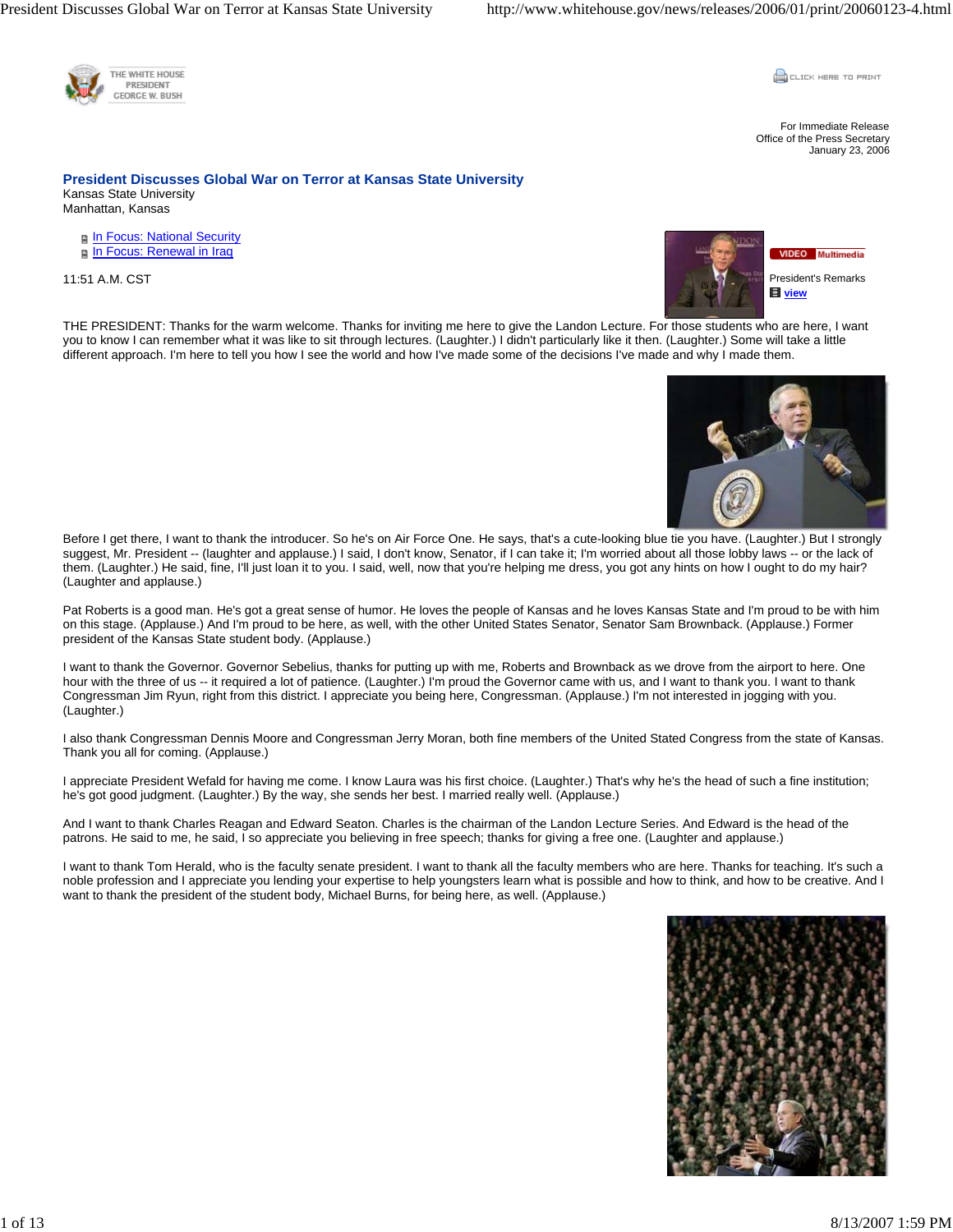

I appreciate the students being here. I particularly want to thank those who've come from the Last Chance Bar. (Laughter and applause.) Better than watching daytime TV I guess. (Laughter.) I appreciate your interest in your country; looking forward to sharing some thoughts with you, and then I'll answer some questions.

Before I get there, I do want to pay tribute to our wonderful men and women in uniform. Thank you for serving our country. (Applause.)

You know, really one of the interesting things about being the President is to invite my guys, buddies I grew up with from Texas, to the White House. It's really neat to see how they react to the majesty of the White House and the Oval Office and the South Lawn, and just the beauty of Washington. And most of them, after they get over the initial shock of seeing the White House, then come to the shock wondering how in the heck I got there. (Laughter.)

But they, oftentimes, they ask me, they say, what's it like, being the President of the United States? And my answer to them is, first, it's a huge honor. But, secondly, if I had to give you a job description, it would be a decision-maker. I make a lot of decisions. I make some that you see that obviously affect people's lives, not only here, but around the world. I make a lot of small ones you never see, but have got consequence. Decision-maker is the job description.

First of all, when you make decisions, you've got to stand on principle. If you're going to make decisions, you've got to know what you believe. I guess the best way to summarize me is I came from Texas and I'm going back to Texas with the exact same values I had when I arrived in Washington, D.C. (Applause.)

In order to make good decisions, you've got to rely upon the judgment of people you trust. I'll never forget the first decision I had to make as the President. I wasn't even sworn in yet, and a fellow called me on the phone and he said, what color rug do you want to have in the Oval Office? (Laughter.) You've got to be kidding me, man. (Laughter.) He said, no, what color rug would you like to have in the Oval Office? I said, I don't know. He said, well, it turns out that Presidents -- you've just got to know Presidents design their rugs. I said, well, to be honest with you, I don't know much about designing rugs.

So I called, I delegated -- that's one of the things you do in decision-making. (Laughter.) I said, Laura, how about helping design the rug? (Laughter.) Part of being a decision-maker, though, is you've got to help -- you've got to think strategically. And so I said to her -- she said, what color do you want? I said, make it say this: optimistic person comes here to work every single day. You can't lead the nation, you can't make good decisions unless you're optimistic about the future.



So for the students here, as you take over organizations or head out of college and become involved in your life, you've got to be optimistic about -- if you're going to lead somebody. Imagine somebody saying, follow me, the world is going to be worse. (Laughter.) That's not a very good organizing principle about which to lead people. I'm optimistic about our future, and the reason I am is because I believe so strongly in what America stands for: liberty and freedom and human rights, and the human dignity of every single person. (Applause.)

Sometimes decisions come to your desk unexpectedly. Part of the job of a President is to be able to plan for the worst and hope for the best; and if the worst comes, be able to react to it. On September the 11th, the worst came. We got attacked. We didn't ask for the attack, but it came. I resolved on that day to do everything I can to protect the American people.

You know, a lot of us grew up thinking that oceans would protect us; that if there was a threat overseas, it really didn't concern us because we were safe. That's what history had basically told us -- yes, there was an attack on Pearl Harbor, obviously, but it was a kind of hit-and-run and then we pursued the enemy. A lot of folks -- at least, my age, when I was going to college, I never dreamed that the United States of America could be attacked. And in that we got attacked, I vowed then, like I'm vowing to you today, that I understand my most important priority. My most important job is to protect the security of the American people.

I knew right after September the 11th, though, that the attacks would begin to fade in people's memory. I mean, who wants to constantly go through life thinking that you're going to get hit again? Who wants to kind of re-live those days in your memory? As a matter of fact, I asked the American people to go on about your life. But given the fact that it's human nature to forget, or try to put in the past, put the pain in the past, I want to assure you and our fellow Americans I'm not going to put it in the past. The threat to the United States is forefront in my mind. I knew that at times people would say, you know, it may be an isolated incident, let's just don't worry about it. Well, for me it's not an isolated incident. I understand there is still an enemy which lurks out there.

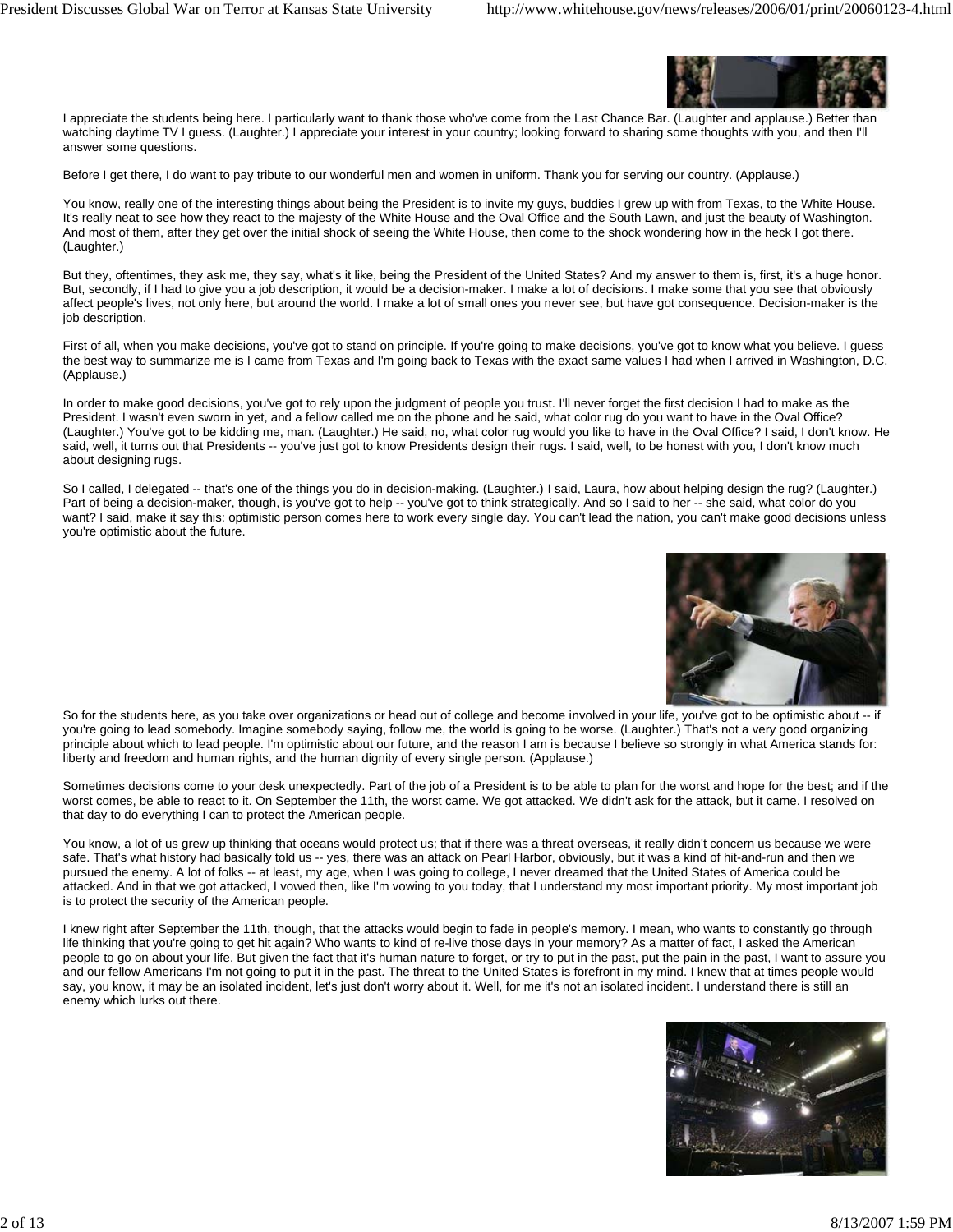And so part of my decision-making process, part of it as you see when I begin to protect you, to do my number one priority, rests upon this fact: that there is an enemy which is relentless and desirous to bring harm to the American people, because of what we believe in. See, we're in an ideological struggle. It's very important for the students here to understand that there is an enemy which has an ideology, and they're driven by an ideology. They make decisions based upon their view of the world, which is the exact opposite of our view of the world.

Perhaps the best way to describe their political vision is to remind you what life was like for people living in Afghanistan when the Taliban was running that country with al Qaeda as the parasite. If you were a young girl in that society, you had no chance to get educated. If you spoke out against the view of these folks, their religious view, you could be taken to the public square and whipped. In other words, there was not freedom. There wasn't freedom to worship the way you want to, just like we believe here in the United States of America. You can worship, you can not worship in our country, and you're equally American. You can be a Christian, Jew or Muslim, and you're equally American. It's the greatness of the United States of America which -- (applause) -- which stands in stark contrast to what these ideologues believe.

Their vision of the world is dark and dim. They have got desires to spread a totalitarian empire. How do we know? Because they told us. Mr. Zawahiri, the number two in the al Qaeda network, told the world such. He might not have wanted us to read that particular thing he was sending, but nevertheless we did. And he said that, here's our designs and our desires. In other words, these people have got an ideology, and strategy to implement the ideology. They've got a -- they have no heart, no conscience. They kill innocent men, women and children to achieve their objective. These folks cannot be appeased. We can't hope that nice words will change their point of view.

And so the decision I made right off the bat is we will find them, and we will hunt them down, and we will bring them to justice before they hurt America again. (Applause.)

But that requires a different kind of response than the old days of nations fighting nations. First of all, I want to step back and just tell you -- I probably -- I hope I say this more than once, but committing U.S. troops into harm's way is the last option of the President. It's the hardest decision a President can make. And so when I'm telling you I made the decision, you all have got to understand, I did not take that decision lightly. I knew the consequences, but I also believed that the consequences of not acting against this enemy would mean I wasn't doing my job of working with others to protect the United States of America. (Applause.)



So we sent our men and women into harm's way -- all volunteers. It is really important for the United States of America to have an all-volunteer Army. The best way to keep people volunteering in the Army is to make sure they got good pay, good training, good equipment and good housing for their loved ones. (Applause.)

But since we're not able to track vast battalions or armadas, we've got to have intelligence, good intelligence, to help us locate the dark corners of the world where these people hide. A lot of the decisions I make, and decisions future Presidents make, will be based upon the capacity of our intelligence services to find the enemy and to understand the intentions of the enemy and to share information with our allies. This is a different kind of struggle and requires the best intelligence possible. That's why we're reevaluating, constantly reevaluating, how best to use our intelligence services to be able to protect the American people.

We've got to be strong in diplomacy. Secretary Rice, who is a great diplomat, she followed another great -- she followed another great diplomat in Colin Powell -- they're constantly working to remind people about the stakes. Just like part of my job is to educate the American people about the threats we face, at a lecture series such as this, our government must constantly remind our friends and allies the nature of the enemy and the stakes that all free countries face. There's a diplomatic effort that's constantly going on.

You can't run your network without money, and so we're working with our friends and allies to seize terrorist assets and choke off their funding sources. In other words, what I'm telling you is, we're using all assets at our disposal to protect you in a different kind of war. In order to make the right decision about how to win this war, it's important to understand the nature of the enemy and to take the enemy's word seriously and to understand their lethality and not let the kind of lull in the action lull us to sleep.

Secondly, right after they attacked us, I laid out a doctrine, and it said, if you harbor a terrorist, you're equally as guilty as the terrorists. The reason I said that is because I understand that a terrorist network can sometimes burrow in society and can sometimes find safe haven from which to plot and plan. The perfect example of that was Afghanistan. For those of you who didn't pay much attention to the initial stages of this war, it became apparent to the world that Afghanistan became a safe haven. You'll hear stories about people that went into Afghanistan to be trained -- trained as to how to brutally kill people, trained in different methodologies, trained in how to communicate.

So in other words, the enemy was able to burrow in, and felt safe and confident and secure. And I understood in this different kind of war that we had to make it clear to any country that if they harbored a terrorist, they would be held to account. And when the American President speaks, it's really important for those words to mean something. And so when I said to the Taliban, get rid of al Qaeda, and they didn't, I made the difficult decision to commit our troops, to uphold the doctrine that if you harbor a terrorist, you're equally as guilty as the terrorist. And our kids went in, men and women alike, and liberated a country from the clutches of the barbaric regime, the Taliban.

And today, today in Afghanistan, think about what has happened in a brief period of time -- today in Afghanistan there is a fledgling democracy. Al Qaeda no longer has run of the country; the Taliban is routed; there's an elected parliament and a president dedicated to democratic institutions. (Applause.)

The doctrine still stands: If you harbor a terrorist, you're equally as guilty as the terrorists who commit murder.

Thirdly --and this is very important for the students to understand, and others -- because oceans no longer protect us, the United States of America must confront threats before they cause us harm. In other words, in the old days we could see a threat and say, well, maybe it will cause harm, maybe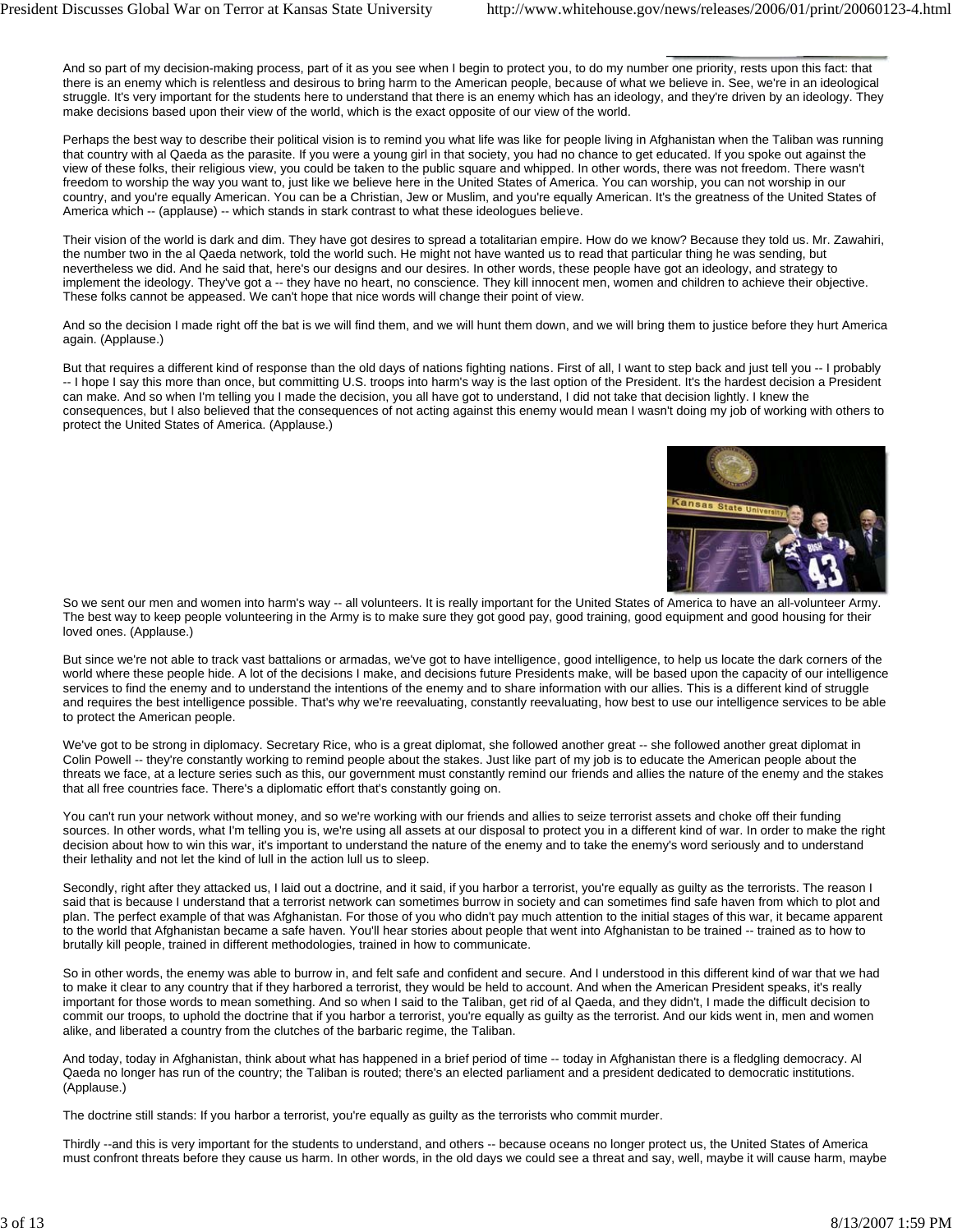it won't. Those days changed, as far as I'm concerned. Threats must be taken seriously now, because geography doesn't protect us and there's an enemy that still lurks. And so early in my first term, I looked at the world and saw a threat in Saddam Hussein. And let me tell you why I saw the threat.

First of all, there was an immediate threat because he was shooting at our airplanes. There was what's called no-fly zones; that meant the Iraqis couldn't fly in the zones, and we were patrolling with British pilots. And he was firing at us, which was a threat -- a threat to the life and limb of the troops to whom I'm the Commander-in-Chief. He was a state sponsor of terror. In other words, the government had declared, you are a state sponsor of terror. And, remember, we're dealing with terrorist networks that would like to do us harm.

There's a reason why he was declared a state sponsor of terror -- because he was sponsoring terror. He had used weapons of mass destruction. And the biggest threat that this President, and future Presidents, must worry about is weapons of mass destruction getting in the hands of a terrorist network that would like to do us harm. That is the biggest threat we face. Airplanes were horrible; the attacks of aircraft were horrible. But the damage done could be multiplied if weapons of mass destruction were in the hands of these people.

The world thought Saddam Hussein had weapons of mass destruction. It wasn't just me or my administration. Our predecessor thought he had weapons of mass destruction. And there's a logical reason why -- the data showed that he likely had weapons of mass destruction, and he'd use them. I told you, the last option for a President is to send troops into combat, and I was hoping that we could solve the issue, the threat, the threat to the United States by diplomatic means.

So I went to the United Nations. Secretary Powell carried our message to the United Nations. It said --- see, now, I actually gave a speech to the United Nations, you might remember, and I said to them, basically, how many resolutions is it going to take before this threat will take us seriously? I mean, we passed, I don't know, 14, 15 different resolutions. That's a lot of resolutions. Pretty soon, if you pass that many resolutions, somebody is going to say, well, they may not mean anything. I want this body to be effective. It's important for the world, when it speaks, that people listen.

And so we passed another resolution that said that Saddam is in -- and it unanimously passed, and the reason why is because the world thought he was a danger. It said: disarm, disclose, or face serious consequences. I'm the kind of fellow, when I -- when we say something, I mean it, like I told you before. And I meant it.

And so Saddam Hussein was given a choice. He chose war. And so we moved and he was removed from power. And there is absolutely no doubt in my mind, America is safer for it, and the world is better off without Saddam Hussein. (Applause.)

A lot of people, I understand, disagreed with that decision, and that's what democracy is all about, that's what we believe in. We believe you can disagree. There's a custom in our country for people to express themselves, and it's good. It's what makes us a great country, that people can stand up and tell people what's on their mind. And we're going to keep it that way. It's very important for those who didn't agree with the decision, though, to understand the consequences of success in Iraq. It's really important we succeed, for a lot of reasons.

And the definition of success, by the way, is for there to be a country where the terrorists and Saddamists can no longer threaten the democracy, and where Iraqi security forces can provide for the security of their people, and where Iraq is not a safe haven from which the terrorists -- al Qaeda and its affiliates -- can plot attacks against America.

We got a strategy, and I'm going to keep talking about the strategy -- it will yield a victory. And the strategy is political security and economic in nature. In economic, we're going to help them rebuild their country, help secure their oil supply so they'll have cash flow in order to invest in their people.

On the political front, you've seen it -- you've seen what happened in one year's time. It's just amazing, I think. I guess, we take it for granted -- some of us do. I don't. The fact that people have gone from living under the clutches of a tyrant who ordered the murder of thousands of his own citizens, to a society in which people last year started voting -- (applause) -- voting for an interim government, voting for a constitution, and then voting for a permanent government under the new constitution. The government is now -- they're beginning to form.

In other words, you're seeing a lot of sharp elbows, probably kind of like American politics seem to some people, a lot of throwing of sharp elbows. You didn't see a lot of elbows, political elbows being thrown under the tyrant, did you? That's because tyrants don't allow for the political process to evolve. But we're watching the political process evolve, made complicated by the fact that the terrorists still want to cause destruction and death as this government is forming to try to stop it.

We got to step back and ask why. Why would they want to stop democracy? And the answer, because democracy stands for the exact opposite of their vision. Liberty is not their credo. And they understand a defeat to their ideology by the establishment of a free Iraq will be a devastating blow for their vision.

And so the Iraqis are showing incredible courage. When somebody says, if you vote, I'm going to get you, sometimes people maybe say, well, maybe I don't want to vote. Eleven million or so Iraqis went to the polls in defiance of these killers. (Applause.) It's a magical moment in the history of liberty.

And then on the security front, our strategy can be summed up this way: As the Iraqis stand up, we'll stand down. Look, we want the Iraqis to be prepared to take the fight to the enemy. Let me talk about the enemy real quick in Iraq. There are what we call "rejectionists." These are Sunnis that kind of like the fact that they -- even though a minority inside the country -- had the upper hand for a long period of time with Saddam. And they're worried about whether or not a constitution that says it will protect minority rights actually will protect minority rights. But the good news is, more and more Sunnis started to vote. And if you watch the news, they're beginning to negotiate, they're beginning to see a better way. In other words, the political process is beginning to marginalize the remaining elements of those who are trying to stop the progress.

One of those elements is Saddamists. These are the thugs that kind of control the country. They loved power; they don't want to give it up. And they'd like to return to the good old days, which isn't going to happen.

And the other group of course, is the al Qaeda types, Mr. Zarqawi, who wants us to leave Iraq. They want us to get out of Iraq so Iraq can be a safe haven. It is their stated objective: Don't worry, take your time, keep killing the innocent because America will lose its will. That's what the enemy has said. That's their words.

The way to defeat the enemy is for the political process to marginalize the rejectionists, and for us to train the Iraqi forces so they can find the few that want to dash the hopes of the many, and that's what we're doing.

Our strategy is twofold: We're on the hunt for the terrorists, and we're training Iraqis. And we're making decent progress. There are more and more Iraqi units in the fight. There's more and more country being turned over to the Iraqis. We got a lot of bases around Iraq, and more of those bases are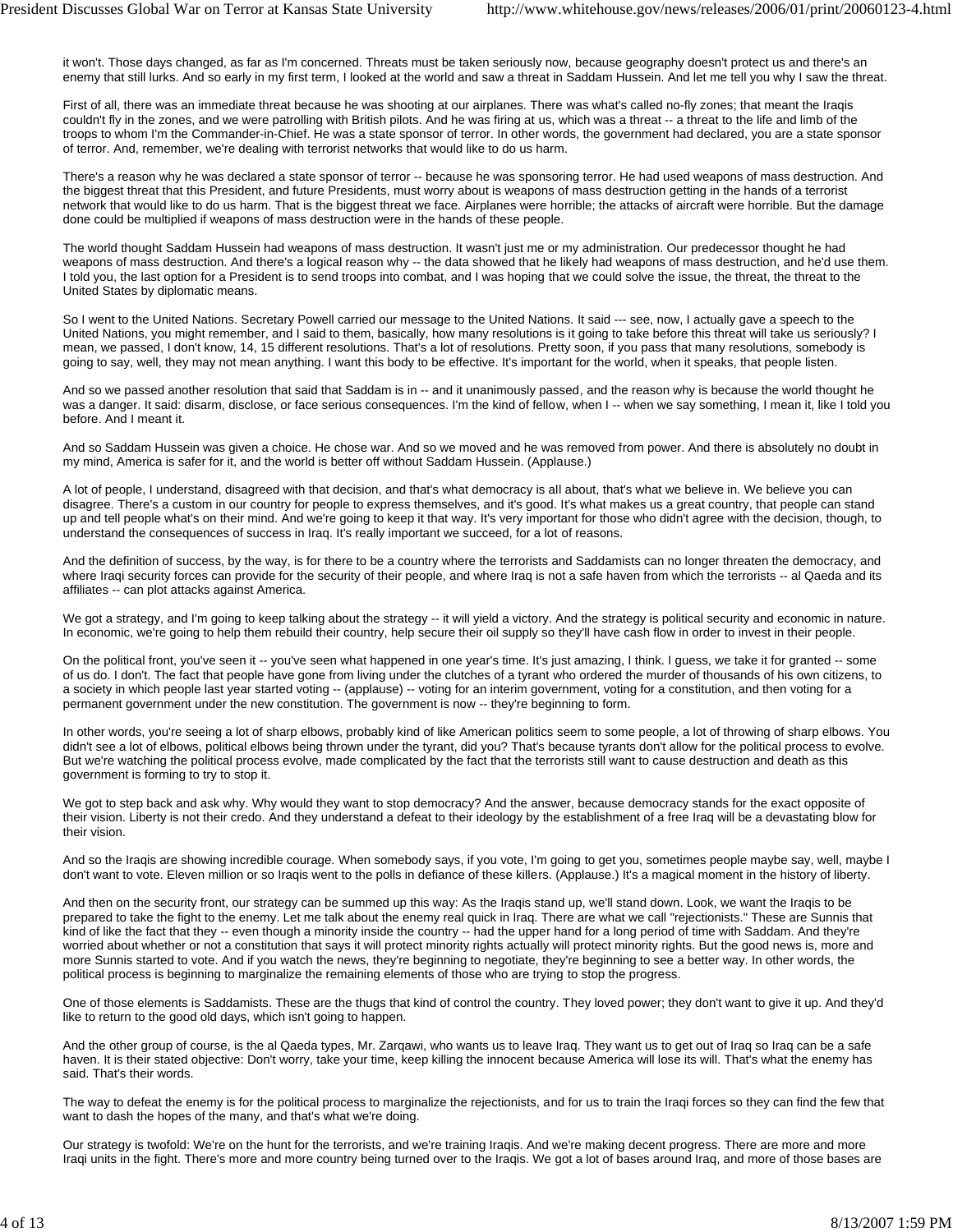being given to the Iraqi troops.

This is the year that we'll not only continue to focus on the troops, we'll continue to train Iraqi police. We've seen some problems about what it means to have lived in a society where people want to seek revenge. In other words, they use their police -- status as a police person to take it out on others because of past grievances. That's not acceptable to the United States of America. And it's not acceptable to most Iraqis, either.

And so part of the training for police is not only to give them the capacity to handle the enemy, but to make sure they understand human rights and ethics involved with police work. And so that's what you'll be seeing. You're going to see more Iraqi troops in the fight, and more police providing security. And as a result, our commanders on the ground informed me that they thought we could reduce our troop level from the 168,000 that were there -- 165,000, more or less, that were there for the election -- below 138,000.

Now, I want to emphasize something to you, you heard me say, "our commanders on the ground said," you see, sometimes in the political process people feel beholden to polls and focus groups. You don't have to worry about me. I'm going to be listening to the people that know what they're talking about, and that's the commanders on the ground in Iraq. (Applause.) They'll make the decisions. They will give the advice. Conditions on the ground will dictate our force levels over the next year, but the strategy is what I said it is: We'll stay on the offense, and we'll give these brave Iraqis the skills and training necessary to defend their own democracy.

Look, this enemy cannot beat us. They cannot defeat us militarily. There's no chance. The one weapon they have, which is a lethal weapon, is the willingness to kill people. I remember the story -- and it just broke my heart to think about the young soldier that was giving candy to a kid, and they set off the car bomb next to the kids. I mean, it's just -- I cannot describe to you how brutal these people are. And they understand that their scenes will get on TV. And I don't know if they can adequately understand the compassion of the American people. But we're compassionate.

I told you one of the great beliefs of our country is every life matters, every person counts -- whether it be a child here in America, or a child in Iraq. And they understand. And so part of my decision-making process is to understand the strength of the enemy -- the only strength they have -- and continue to remind the people that is their only strength, and the only way we can lose is if we lose our nerve and our will. The American people are resolute. They are strong. And we're not going to lose our will to these thugs and murderers. (Applause.)

In there long-term -- in the short-term, we'll stay on the offense; in the long-term, the way to defeat these people is to spread liberty. As you study history, I want you to watch the effects of freedom around the world. One of my favorite ways to describe my belief in the capacity of freedom to help achieve peace -- not only security for the American people, but peace -- is to give people the example of my dad and me, in terms of Japan.

My dad was an 18-year-old kid and went to fight the Japanese. I promise you, a lot of folks here, relatives, did the same thing. They were called into action because the enemy had attacked us. They were the sworn enemy of the United States of America. It was a brutal war against the Japanese. Took a lot of lives -- Japanese lives and American lives -- to win that war. And, today, like my recent trip to the Far East, I sit down with Prime Minister Koizumi, who is the Japanese Prime Minister, and talk about the peace. Now, think about that. I particularly want the students to think about what took place when 18-year-old President 41 was fighting the Japanese, and 59-year-old 43 -- that would be me -- is talking to the Prime Minister of the former enemy about peace. And you know what took place? A Japanese-style democracy came to be.

History has shown that democracies yield the peace. Europe is free, whole, and at peace because the nations are democratic. That wasn't always the case, obviously, in the 1900s. Two major wars were fought where a lot of Americans died, and yet systems and forms of government changed. And now Europe is completely different, in terms of security and peace. The Far East -- I just mentioned the Japanese example. And that's what the enemy understands, and that's why they're so brutal and relentless. They understand the march of peace will be contagious. Part of my decision-making process is my firm belief in the natural rights of men and women; my belief that deep in everybody's soul is the desire to live free. I believe there's an Almighty, and I believe the Almighty's great gift to each man and woman in this world is the desire to be free. This isn't America's gift to the world, it is a universal gift to the world, and people want to be free. (Applause.)

And if you believe that, and if you believe freedom yields the peace, it's important for the United States of America, with friends, to lead the cause of liberty. I'm not saying to any country, you must have a democracy that looks like America. I am saying, free your people, understand that liberty is universal, and help lay that foundation of peace for generations to come. Some day an American President will be sitting down with elected leaders from a country like Iraq talking about how to keep the peace. This generation is rising to the challenge. We're looking at history, we understand our values, and we're laying that foundation of peace for generations to come. (Applause.)

We've also got to be diligent here at home. I'm getting ready to answer some questions. Laura said, whatever you do, don't get too windy. (Laughter.)

We've created the Department of Homeland Security. We reorganized our intelligence services. I want you to know that every morning, I meet with the Director of National Intelligence or his Deputy, sometimes with the head of the CIA, and always with a briefer, CIA briefer that comes and gives me the latest intelligence and the analysis of intelligence. That's every morning in the White House, except for Sunday.

And the reason I do is because I told you early that my job is not to be complacent, my job is to be on the lookout -- along with a lot of other people, I want you to know. We've got 800,000 state and first responders that have been trained; security is strong at the airports. I hope they stop taking off the shoes of the elderly. (Laughter.) I must confess, they haven't taken off my shoes lately at the airport. (Laughter.)

We're doing a lot of stuff, but I want to talk about two tools necessary to protect you. First, before September the 11th, our law enforcement and intelligence services weren't able to share information. For example, within the FBI, you had your law enforcement division and your intelligence division -- and for a lot of reasons, if they had information about a potential terrorist, they couldn't share it. That's hard to fathom, but it's the truth. There was a wall built up, and there's a lot of reasons why the wall was built up -- some of it historical, obviously, legal ramifications.

And I didn't think you could ask our front-line officers to defend us if they didn't have all the tools necessary to share intelligence, and to share information -- by the way, tools which have been granted to use in tracking down drug dealers, for example. My attitude was, if it's good enough - these tools are good enough to find a drug dealer, then they ought to be good enough to protect us from the new threats of the 21st century.

And so the Congress passed what's called the Patriot Act by a huge majority. They saw the threat, and they said, wait a minute, let's make sure that if we ask the administration, and, more importantly, people in the administration to defend us, let's give them the tools necessary to defend us. Interestingly enough, the Patriot Act, some of its provisions are set to expire. I like to remind people the Patriot Act may be set to expire, but the threats to the United States haven't expired. And exactly what has changed, I asked out loud, after the attack of September the 11th and today? Those tools are still needed for our law enforcement officers. I want you to know that this Patriot Act is under constant review, and there has been no documented abuses under the Patriot Act.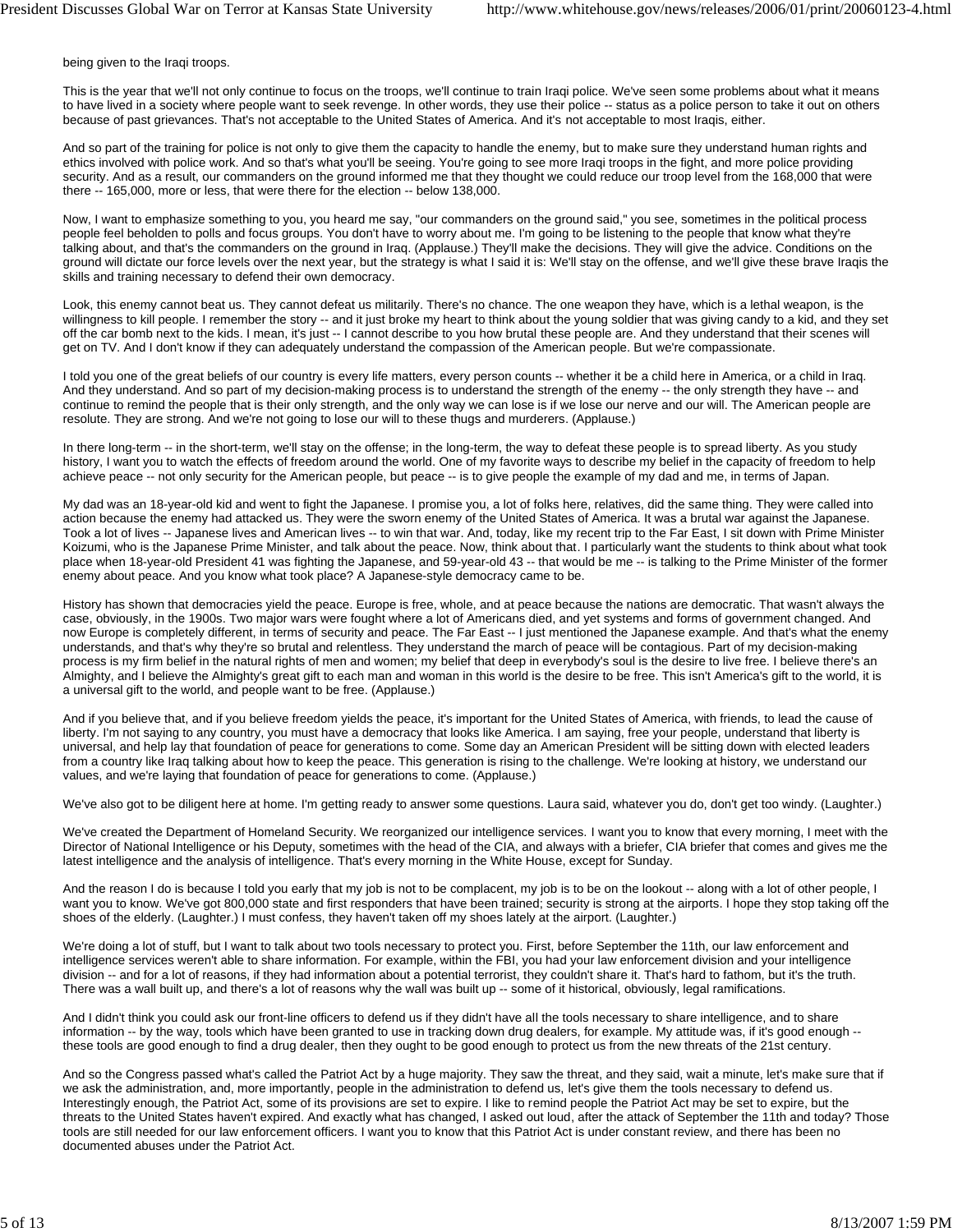In other words, Congress, in its wisdom, when it passed the Act, said, we'll make sure that the civil liberties of the United States are protected as we give the tools to those who are asked to take the fight to the enemy, to protect us. Congress extended this Patriot Act to February 3rd. That's not good enough for the American people, it seems like to me. When they get back there, they need to make sure they extend all aspects of the Patriot Act to protect the American people.

The threat still exists, is my message to members of both political parties. The tools -- if they were important right after September the 11th, they're still important in 2006. The enemy has not gone away. (Applause.)

Let me talk about one other program -- and then I promise to answer questions -- something that you've been reading about in the news lately. It's what I would call a terrorist surveillance program. After the enemy attacked us, and after I realized that we were not protected by oceans, I asked people that work for you -- work for me, how best can we use information to protect the American people? You might remember there was hijackers here that had made calls outside the country to somebody else, prior to the September the 11th attacks. And I said, is there anything more we can do within the law, within the Constitution, to protect the American people. And they came back with a program, designed a program that I want to describe to you. And I want people here to clearly understand why I made the decision I made.

First, I made the decision to do the following things because there's an enemy that still wants to harm the American people. What I'm talking about is the intercept of certain communications emanating between somebody inside the United States and outside the United States; and one of the numbers would be reasonably suspected to be an al Qaeda link or affiliate. In other words, we have ways to determine whether or not someone can be an al Qaeda affiliate or al Qaeda. And if they're making a phone call in the United States, it seems like to me we want to know why.

This is a -- I repeat to you, even though you hear words, "domestic spying," these are not phone calls within the United States. It's a phone call of an al Qaeda, known al Qaeda suspect, making a phone call into the United States. I'm mindful of your civil liberties, and so I had all kinds of lawyers review the process. We briefed members of the United States Congress, one of whom was Senator Pat Roberts, about this program. You know, it's amazing, when people say to me, well, he was just breaking the law -- if I wanted to break the law, why was I briefing Congress? (Laughter and applause.)

Federal courts have consistently ruled that a President has authority under the Constitution to conduct foreign intelligence surveillance against our enemies. Predecessors of mine have used that same constitutional authority. Recently there was a Supreme Court case called the Hamdi case. It ruled the authorization for the use of military force passed by the Congress in 2001 -- in other words, Congress passed this piece of legislation. And the Court ruled, the Supreme Court ruled that it gave the President additional authority to use what it called "the fundamental incidents of waging war" against al Qaeda.

I'm not a lawyer, but I can tell you what it means. It means Congress gave me the authority to use necessary force to protect the American people, but it didn't prescribe the tactics. It's an -- you've got the power to protect us, but we're not going to tell you how. And one of the ways to protect the American people is to understand the intentions of the enemy. I told you it's a different kind of war with a different kind of enemy. If they're making phone calls into the United States, we need to know why -- to protect you. (Applause.)

And that's the world in which you live. I view it as a chance for an historic opportunity to make this place better for your children and your grandchildren -- "this place" being the world. I'm just confident that if we don't lose our will, and stay strong, and that as that liberty advances, people may look back at this lecture and other speeches by people who profess the same devotion to freedom that I've had, and say, you know, maybe they're just right. Maybe America, that was founded on natural rights of men and women is a ticket for peace. Maybe that kind of view -- that every person matters, that there are such things as human dignity and the basic freedoms that we feel, that becomes a huge catalyst for change for the better.

These troops are defending you with all their might, but at the same time, they're beginning to help change that world by spreading liberty and freedom.

It's such an honor to be the President of the great country that we are during such historic times, and I want to thank you for giving me a chance to describe to you some of the decision-making processes I've used to do my duty to defend the American people. God bless. (Applause.)

Be glad to answer some questions if you've got some. Thank you. I think there's some people with microphones and all that, that are going to be out there. Anybody has any questions, any boys from the Last Chance Bar got any questions?

Q (Inaudible). (Laughter.)

Q Mr. President.

THE PRESIDENT: Thank you, yes. Yes, ma'am.

Q Mr. President, we salute what you have done, your aggressive stance on terrorism. But more than that, as you know, Kansas is a beef state. The number one industry in the state of Kansas is beef production and beef processing. A strong beef industry indicates a strong Kansas, and it affects all of us. We sincerely appreciate your efforts in regaining our markets with Japan, your aggressive stance on trade. We support that tremendously. I wonder if you would just comment on what's happened recently.

THE PRESIDENT: Yes, well, thanks. Thank you for your leadership. We think we grow pretty good beef in Texas, too. (Laughter.) Now is not the time to compare, of course. (Laughter.)

Look, here's the thing. There's an interesting debate in the United States about markets, about whether or not we should aggressively seek markets or whether or not we should become protectionists. Protectionism means tariffs and policies that make it difficult for people to trade in the United States and for people in the United States to trade outside the United States. I'm a big believer in opening markets. There's a practical reason why. One is that, we're 5 percent of the people, which means -- in the world -- that means 95 percent of the people are potential customers for U.S. farmers and ranchers and small businesses and entrepreneurs. And so, what Madam President -- former President is referring to is that I have been very aggressive about opening up markets through trade agreements.

Yet I'm a little concerned about trade agreements, though, because it's more and more difficult to get them passed out of the United States Congress. It seems like they're becoming so political that people either are becoming protectionist or lose sight -- are losing sight of the value about opening markets.

Look, if you're a cattle raiser in Kansas, you want to be able to sell your product in Japan or South Korea or China. I mean, people want the beef. And the problem we've recently had, as you mentioned, reflects what is necessary to make sure that trade works. And that is, if there are problems, like in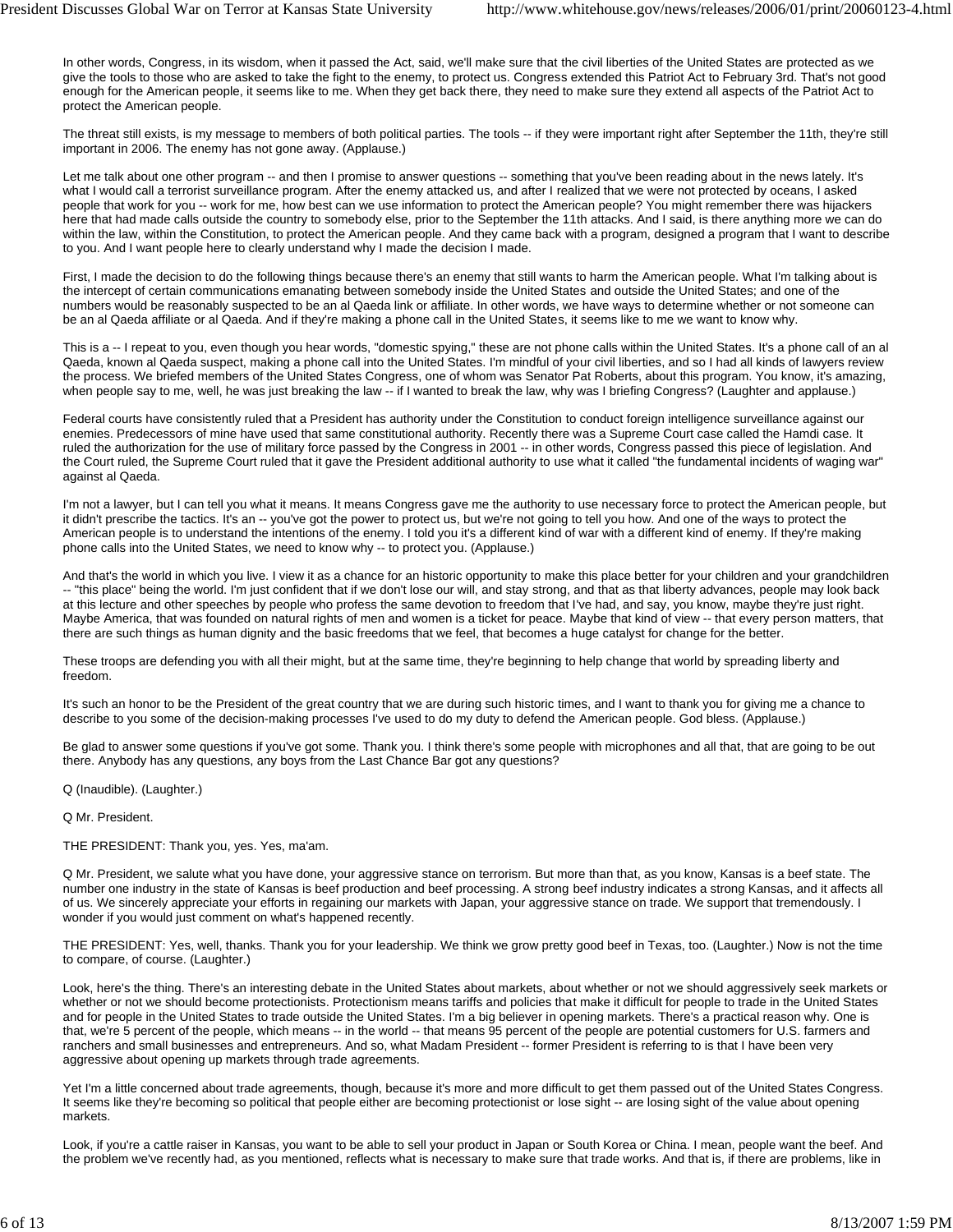this case, some beef coming out of Brooklyn, I think it was, and if the Japanese balk at opening their markets, we have got to be aggressive about explaining to people why our beef is safe. And so part of being -- part of making sure that the ranchers in this case see the benefits of open markets is when a market gets open, to work hard to make sure that market stays open if there happens to be a problem -- or a short-term problem.

Secondly, is to make sure that we're treated fairly. And that part -- when you see me arguing for trade agreements, a lot of times it means that a country is getting a better deal from us than we are from them. All I'm saying is, look, just treat us the way we treat you. If we open up our markets for your product, you open your markets for our products.

And so my -- and I believe, and this is going to sound -- let me just say to people as you study the economics of how to make sure this economy continues to grow, one way to do it is to make sure the markets are available, that there be a level playing field. I believe we can compete with anybody, anytime, anywhere, so long as it's fair.

And obviously one area where we're trying to keep those markets open is when it comes to beef. And we had the BSE, and one of the jobs of the federal government is to respond quickly to the BSE issue, is to try the settle people's nerves down so we can get those markets reopened. And when I went to see Prime Minister Koizumi, as well as President Roh in South Korea, one of the items I discussed was, you're missing out on some Kansas beef. (Laughter and applause.)

Q Thank you, Mr. President. One of the things that most of our Senate delegation has worked tirelessly on is the situation in the Sudan. Sudan was, of course, slated to be the chair of the African Union next year, which is -- they have tried, much like the United Nations, to do something. Does the United States have a larger role to play in the Sudan, and the entire sub-Saharan African region?

THE PRESIDENT: Yes, great question. We have played an active -- first of all, I do want to thank both Senators. I'm on treacherous ground here to kind of credit one versus the other, but I guess I will, since one of them is going to want a free meal going back to Washington. (Laughter.) I guess both. Sam, I mean -- Roberts is great on the issue, and Sam is the person I've been interfacing with the most, frankly, in the whole United States Senate, about his deep concern for life in the Sudan. Matter of fact, in the vehicle driving over here, he brought the issue up.

We have got an important role to play and have played it. I don't know if you remember the Danforth commission, where Jack Danforth, the former senator from Missouri, was my envoy to the Sudan to help resolve the north-south conflict. And there was a peace agreement in place. And the peace agreement was set back, unfortunately, because -- well, it's still intact, don't get me wrong, but the implementation was delayed somewhat because of John Garang's untimely death. He was the leader of the south of Sudan. So the important thing there is that we showed through diplomacy that it's possible to resolve differences, and to begin to reduce the abhorrent issue of slavery.

As you now know, the issue in Sudan is -- and by the way, one of the great strengths of this country is our faith-based programs that rose up in indignation about the slavery that was taking place in the Sudan. Much of the first wave of help that went into the Sudan, some of it was government, most of it was the response of the private sector, particularly the religious communities.

The issue now is Darfur. And when Colin was still the Secretary of State, he declared the policy of the U.S. and our deep concern that we are headed toward genocide. I think we're the only nation that has uttered those words thus far in Darfur. The strategy -- and it's a very complex situation. It would take yet another lecture to give you all the kind of ins and outs. But suffice it to say that we are deeply concerned about poor folks who have been run out of their villages into refugee camps, who are still being threatened by a jinjaweed militia and some rebellious groups that are trying to extract political gain through marauding and death and rape and destruction.

We've empowered the AU, and this is what your question really kind of -- part of your question leads to -- to provide forces on the ground, to provide stability. And what he's referring to is that the Sudanese government is going to be the head of the African Union -- that's what AU stands for -- which would then put them the titular head of the troops on the ground. And, obviously, that should be of concern -- concern to us. It is a concern to us, and it should be a concern to the AU nations.

That issue has yet to be resolved as to whether or not Sudan will be the AU. This is an important issue. We will continue to work with Congress to provide aid, food aid and help. We helped fly the AU troops into Sudan. We're watching it very carefully. We are considering different strategies as to how to make sure that there's enough protection at least to get people help and protection, and, at the same time, see if we can't try to broker the same kind of agreement we did north-south, with the Darfur and the government. Thank you for asking the question.

# Yes, sir.

Q What is your position, or would you comment on a long-term strategy with respect to the geopolitical ambitions of China and Iran?

THE PRESIDENT: Yes, great question. First, let me start with Iran. I'm deeply concerned about Iran, as should a lot of people be concerned about Iran. I'm concerned, when the country of Iran, their president announces his desire to see that Israel gets destroyed. Israel is our ally. We're committed to the safety of Israel, and it's a commitment we will keep.

Secondly, I'm concerned about a non-transparent society's desire to develop a nuclear weapon. The world cannot be put in a position where we can be blackmailed by a nuclear weapon. I believe it is very important for the Iranian government to hear loud and clear from not only the United States, but also from other nations around the world. I also want the Iranian people to hear loud and clear, and that is, we have no beef with you. We are worried about a government that is not transparent whose aims and objectives are not peaceful. And, therefore, we don't think that you should have the capacity to make a nuclear weapon.

The diplomatic strategy is being led right now by what's called the EU3 -- France, Germany and Great Britain -- and they're doing a good job of keeping together a common message to say to the Iranians that we expect you to adhere to international norm. The next logical step if the Iranians continue not to adhere to international norm or the demands of the free world is to go to the United Nations Security Council.

At the same time, the development of an Iraqi democracy is an important message to people inside of Iran. I told you what I believe. I believe everybody desires to be free. I believe women want to be treated equally. And I think that a message of democracy and freedom in that part of the world will embolden reformers. But this is a serious issue.

China is -- we have a complex relationship with China. Unlike with Iran, which we sanctioned a long time ago, we've got a lot of relations with China. We've got trade relations with China. We have got diplomatic relations with China. I've met with the Chinese leadership quite often, and will tell you my personal relations with Hu Jintao are warm, warm enough to be able to sit with him in private and talk about things that matter to me. And one thing that matters to me is the freedom of the Chinese people.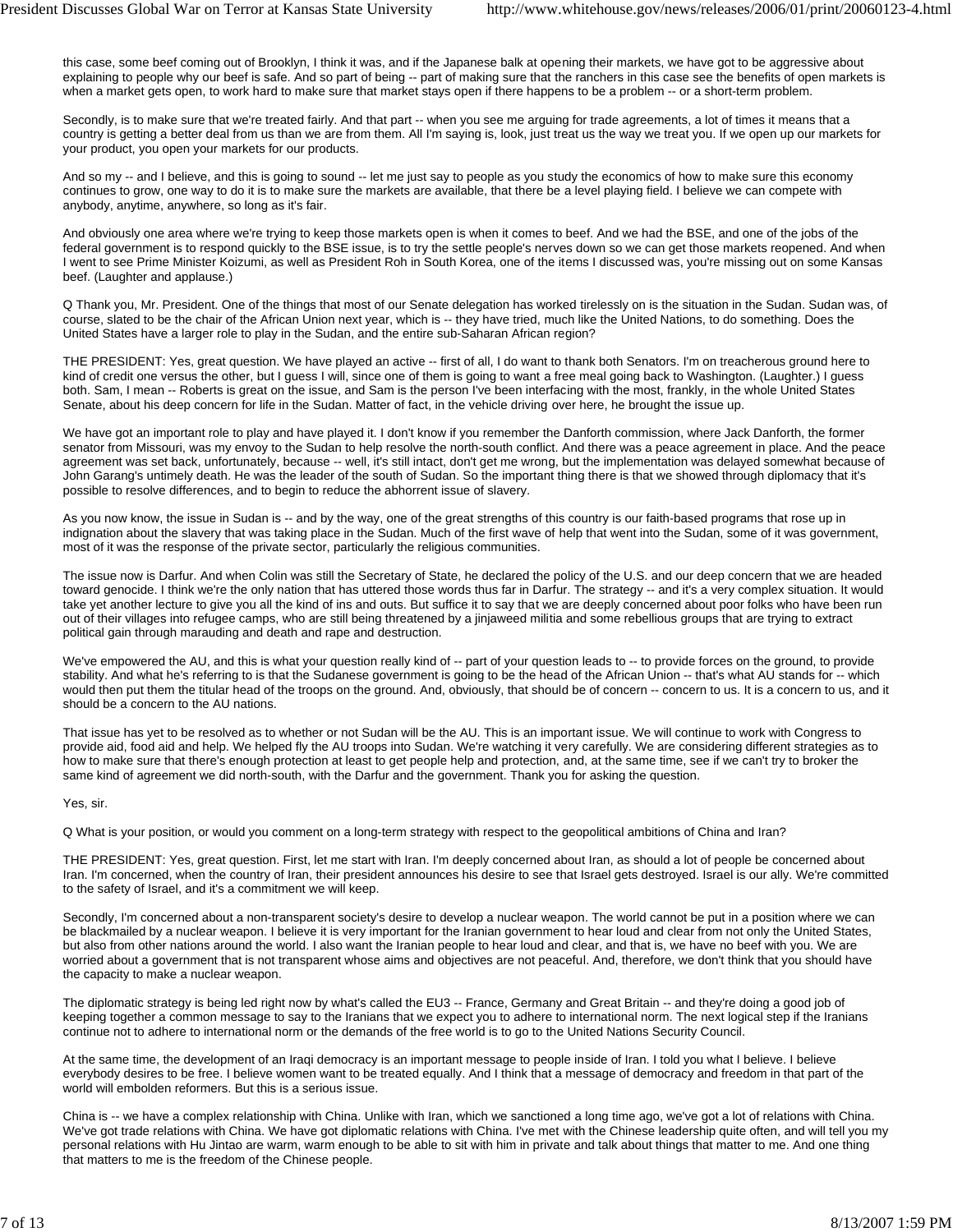I think any time in the diplomatic arena, you want the President to be in a position where he can have a relationship where you can speak with candor and your words can be heard, as opposed to a relationship that gets so tense and so off-putting because of distrust. Nobody likes to be lectured in the public arena, let me put it to you that way. I don't like it, and I'm sure other leaders don't like it. And so I've worked hard to make sure that my personal diplomacy is such that I'm able to make certain points with the Chinese.

One such point is that, you know, treat us the way we treat you. You've got a trade imbalance with the United States. And if we don't get it under control, there could be a backlash here. And, therefore, we expect you to treat our products the same way we treat you. And by the way, if you happen to dump -- choose to dump products, like in textiles, we'll hold you to account under the law.

I talk about their currency with the Chinese. You've got to let your currency float. The market currency ought to be priced through market, not by government edict, which is -- they're beginning to move a little bit on the currency, if you're paying attention to the issue.

Now, I went to church in China. And I was a little nervous, at first, frankly, about a licensed church. I wasn't sure whether or not I was going to go to a church or not a church, and went -- Laura and I went with a guy named Luis Palau. And I was impressed by the spirit I felt in the church. And after it was over, I told Hu Jintao, I said, you know, I'm a religious person, and the more free religion is in your country, the better off your society will be, and you shouldn't fear the church. You ought to come to the church. You know, you ought to see what I saw, which is peaceful people honoring something greater than themselves.

I would hope that China will continue to move in the -- or move in the direction of human dignity. I talked to him about, of course, the Dalai Lama; talked to him about the Catholic Church's inability to get their bishops in. In other words, what I do is I press the freedom issue. We don't always agree with China, of course. It's a complex relationship, but it's one in which, in my judgment, it's best to be in a position where we can dialogue and discuss things in order to keep relations on keel and keep peace in that part of the world.

It's really interesting, do you realize that it takes China 25 million new jobs a year to stay even. Think about that -- I'm out there blowing when we get 4 million in the past -- since April of 2003 -- this guy needs to get 25 million a year. (Laughter.) And Sam and I and Pat, and the Governor were talking about the Chinese demand for energy. One reason they've got such a huge demand for energy is because they've got to grow their economy, 25 million people a year. And their economy is just beginning to modernize, so they're using a lot of raw materials. I'm kind of wandering here, but - which says two things to me, by the way -- it's called a filibuster -- (laughter) -- it says we've got to diversify away from hydrocarbons in the United States of America.

When we were driving through the beautiful country coming here, I told the Governor and I told the two senators I firmly believe a day is coming when we're going to be able to grow saw grass and convert that into energy. And, secondly, we've got to share technology with China so that they become better users of energy and better protectors of the environment. It's a complex relationship that we spend a lot of time thinking about. And I appreciate your question very much. Hu Jintao is coming, I think, here pretty soon to the United States. And as I say, I enjoy my visits -- personal visits with him.

### Yes, ma'am.

Q Hello, Mr. President. I am an American Iraqi Kurd. I would like to salute you and salute all the troops are freeing 27 million people. They are free. (Applause.)

# THE PRESIDENT: Thank you.

Q Mr. President, I would like to share this thought with all our nation and everybody who is questioning what happened to the chemical weapons. Saddam burned 4,500 villagers. I lost more than 10 members of my family under the ground. We found their bones after, when we freed Iraq. Saddam, himself, and his people, his followers, they are chemical weapons. Please stop questioning the administration and their decision. It was the best decision anybody could take. Freeing 27 million people. (Applause.)

THE PRESIDENT: Okay, this is a question and answer period.

Q Mr. President --

THE PRESIDENT: I hate to cut you off. You're on a roll, but what's the question?

Q Mr. President, all I could tell you, I have two members of my family, they are in the Iraqi parliament. And both of them are women. My sister-in-law and my aunt, they are in the Iraqi parliament. And I would like you to share this happiness with me and with all the Iraqi people. Thank you, Mr. President. (Applause.)

THE PRESIDENT: Thank you. And here's my message -- here's my message to your relatives in the Iraqi parliament: Work to form a unity government, a government that includes the minorities in the country -- a Shia, Kurd, and Sunni -- no, no, no -- (laughter) -- no, no. (Laughter.) Thank you -- laughter.)

Q My husband is Sunni. My mother-in-law was a Christian, Catholic --

THE PRESIDENT: All right -- (laughter.)

Q I have two kids --

THE PRESIDENT: Thank you. Got a question? Only in America. Hold on. (Laughter.)

Q I'm from the United Kingdom.

THE PRESIDENT: Welcome.

Q Thank you. Although I might be living here for a while now, and you haven't kicked me out, and I thank you very much for that -- (laughter) --

THE PRESIDENT: Write your senator. (Laughter.) Anyway, go ahead.

Q Us British, were a querulous people and we know that we're one of your greatest supporters in the world, and Tony Blair, who I have the greatest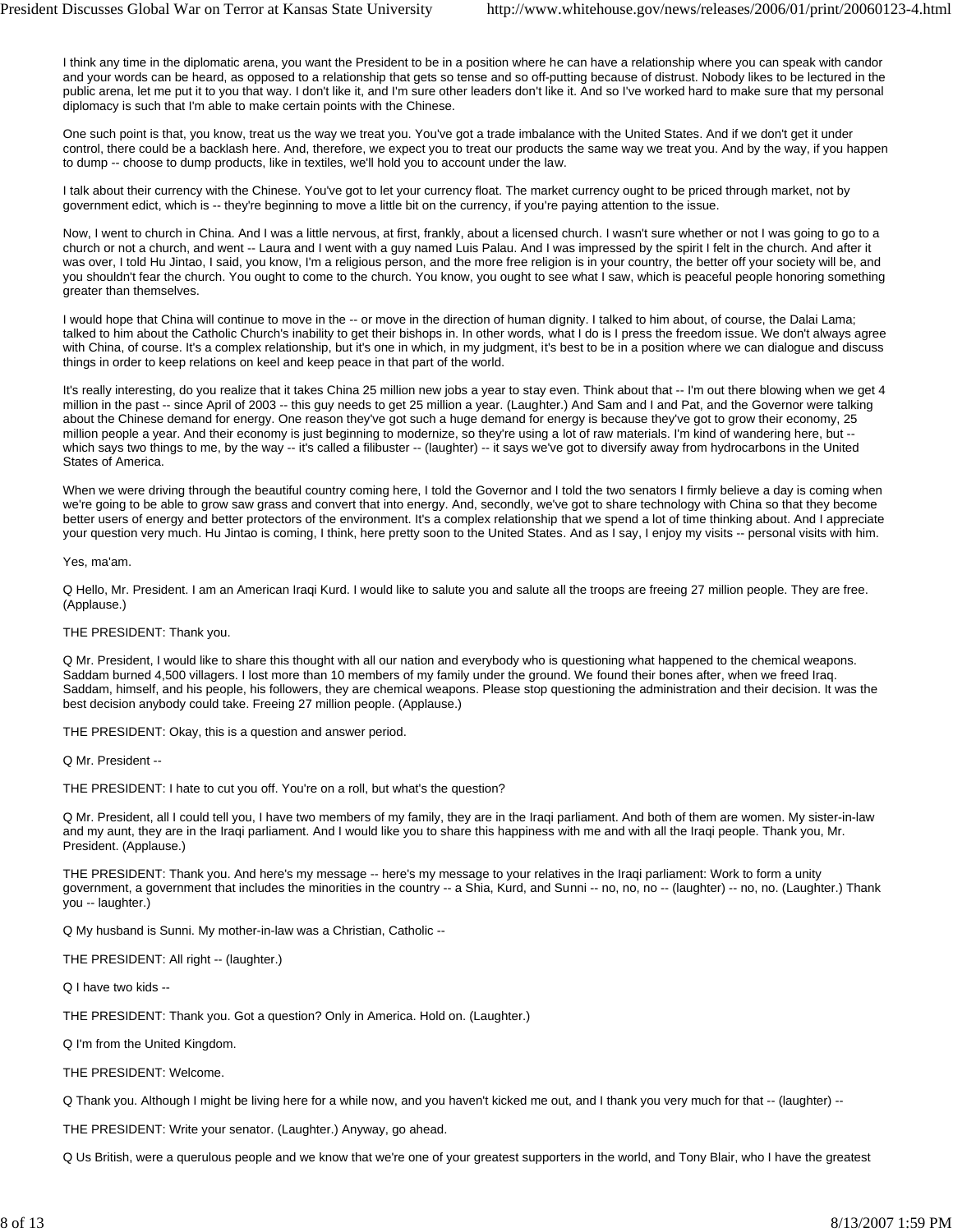respect for, is my leader. When you say, "jump," he says, "how high?" At least, that's the perception of many of the British people. And when he agrees and does your bidding, then it weakens him on the home front at home. And many people enjoy this, but some of the more vocal ones will say, he's a yes-man. Have you discussed that with him, and do you have any --

THE PRESIDENT: I appreciate that a lot. First, I'm aware that that is a criticism of Tony, and I just strongly disagree with that. Frankly, it's demeaning to his character and his strength of conviction. But I've heard the criticism, and it's just simply not the case.

Like you, I admire him a lot. He's an independent thinker. He and I share this interesting moment in history together, and we also share this deep belief that liberty will transform the world -- it can transform the world. That's what we believe. In other words, there is a philosophical core of Tony Blair that I -- belief, core beliefs that Tony and I share.

You know, sometimes we disagree on tactics. We try to work through what we -- we've had a lot of disagreements. I mean, a classic came on the Kyoto treaty. You might remember the treaty. I said I just wasn't going to support it. I didn't think it was good for the American economy; I thought there was a better way to go about being good stewards of the environment. He disagreed with me. There's a series of issues where we -- international criminal court is another good example. I think the international criminal court is something we shouldn't join. I just don't want unelected prosecutors prosecuting our troops or our diplomats in a court overseas. Tony disagreed strongly.

I can give you a series of examples where -- but we agree strategically. And that's what's important. Look, I'm sorry that his relationship with me causes him political problems at home. Sometimes I can be a little allergic for people overseas, if you know what I mean. (Laughter.) But I think I would classify our relationship as historic. You don't know this -- I'm about to tell you something interesting -- that we talk once a week, or try to. And it's a really interesting way to share just thoughts and concerns. And the British-U.S. relationship is unique. It's been unique in the past, it is unique today, and I'm convinced it will be unique in the future, for the good of the world.

But, no, I'm very aware of the political difficulties he's faced. By the way, when you make hard decisions, like Tony has made, and, frankly, I've made, it creates angst. I mean, the easy route would have been to do nothing and just hope for the best. And that's why I admire Tony. Tony is a person of great courage.

I can remember -- I'll tell you an anecdote -- you didn't even ask, and I'm going to tell you. (Laughter.) And it's been published in a book a guy wrote in Washington. Tony was very worried about his government. You might remember when the second resolution -- we had the first resolution; then there was an argument about what "serious consequences" meant -- I guess that's what the problem was. I kind of knew what it meant. He knew what it meant. Others, all of a sudden, had a different view of "serious consequences" when Saddam chose to not deal squarely with the world and not deal with the inspectors. He was worried about his government, and so was I. And I told him one time, I said, if you're worried about your government -- I said, you don't want your government to fall, and if you're worried about it, just go ahead and pull out of the coalition, so you can save your government.

And he said to me, he said, I'm going to -- he said, I have made my commitment on behalf of the great country of Britain, and I'm not changing my mind. Basically, what he told me, he said, George, he said, politics -- I'm not interested in politics; what I'm interested in is doing the right thing. And that's why I admire Tony Blair; he'll do the right thing. (Applause.)

## Good question. Yes, sir.

Q I have a question less with politics and more with leadership, in general. You're in a situation where you're under a lot of flack, especially for your character. And that's something that, it seems to me, means a lot to you, as it does to many of us here. As a leader, as many of us are going to need to know here because we're going to be leaders in just a few years, what's the best way that you go about preparing yourself for attacks on your character, and how do you deal with others in those matters?

THE PRESIDENT: Yes, I appreciate that. I would summarize it: faith, family and friends. (Applause.) I am sustained mightily by the fact that millions of citizens -- for whom I'll never get to thank personally -- pray for me. It's hard for me to describe why I feel that way, why I'm so sustained. I guess it's just called faith. And I'm sustained by my family. And there's nothing better than going home to somebody who understands and is sympathetic and is part of -- we're working together. I mean, Laura's job is just as important as mine in many ways.

The girls still love me. (Laughter.) I really love them. And then there's my man, Barney, a little Scottish terrier. (Laughter.) I say this -- and Laura will be furious at me -- he's the son I never had, you know? (Laughter.)

I believe in what I'm doing. And I understand politics, and it can get rough. I read a lot of history, by the way, and Abraham Lincoln had it rough. I'm not comparing myself to Abraham Lincoln, nor should you think just because I mentioned his name in the context of my presidency -- I would never do that. He was a great President. But, boy, they mistreated him. He did what he thought was right.

A lot of politicians, a lot of Presidents have gone through some tough times in the presidency, and I understand that. One of my biggest disappointments is the tone in Washington, D.C. I've done my best to try to elevate the tone. I just -- needless name-calling, to me, is beneath the dignity of the office of the President. (Applause.) I also make time in my day not only for prayer, but also -- and my family, but also for exercise. I found that part of keeping a positive outlook is to kind of burn off that excess energy, you know what I'm saying? (Laughter.) I work out, I try to work out five or six days a week. It's really important -- if you feel that's important for your life, to schedule your life. In other words, I have trouble with people saying, I'm so busy I can't exercise. I don't think you're too busy for things that are important in your life, and you can figure out ways to make time in your life.

And so I'm the kind of guy -- I'm not running too well these days; I'm not running hardly at all. It's kind of like my knees are like tires, you know, and they're bald. (Laughter.) I'm a mountain bike guy. And it's a fantastic experience.

I think to answer your -- summarize your question, is to make sure that you've got good priorities in your life. By having good priorities in your life, it helps you keep perspective on your life. And perspective is very important, as you assume responsibility. Thanks for the question.

### Yes, ma'am.

Q Mr. President, thank you for being here. I served under your father, he was my Commander-in-Chief in Desert Storm. And it was with great interest that I followed your campaign; my husband and I both are great fans of yours. I thank you for making the hard decisions, for making -- not listening to the critics and keeping your campaign promise.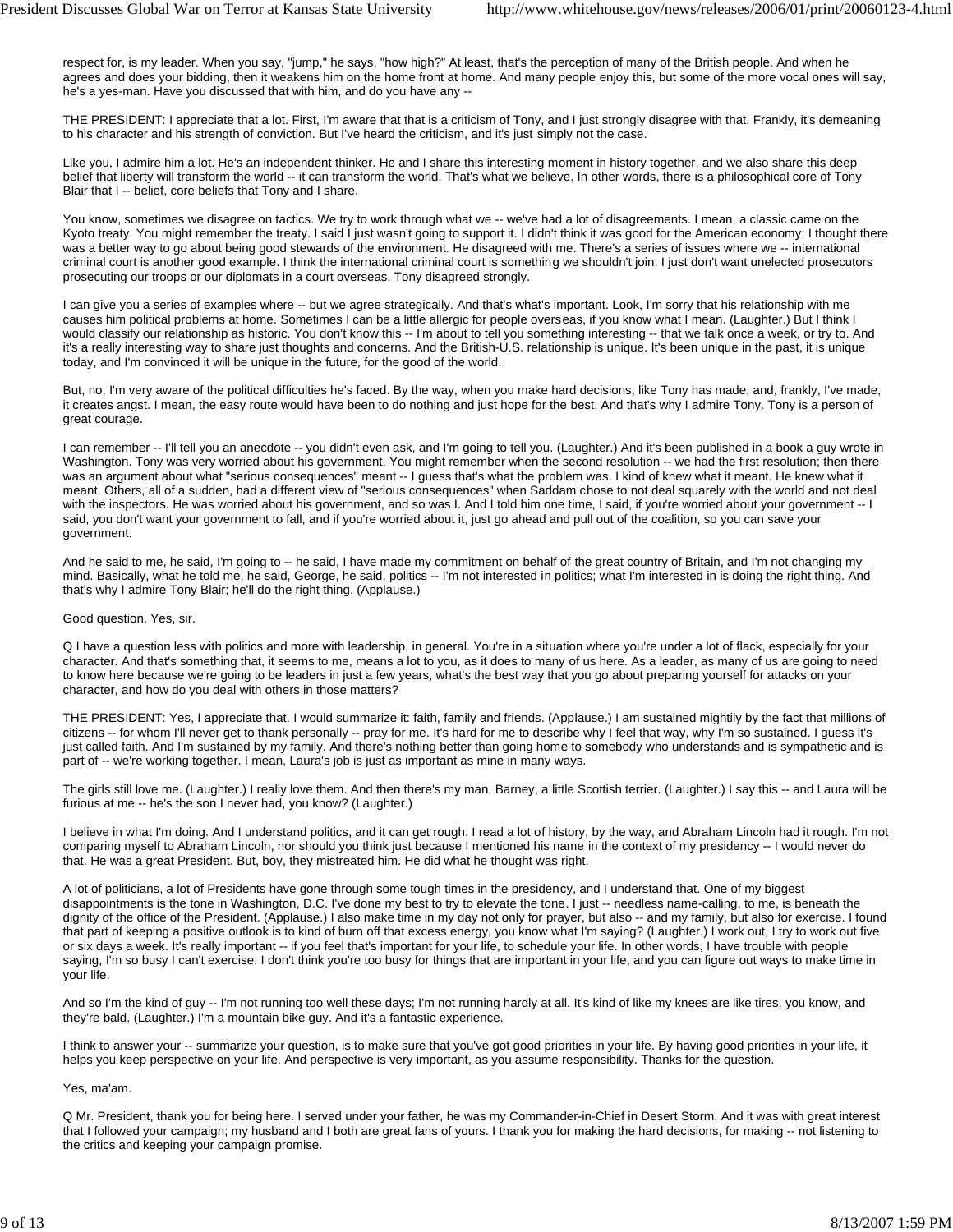And I've been following the confirmation hearings of Judge Alito. And I certainly hope he's confirmed.

THE PRESIDENT: Well, I appreciate that.

Q But I'd like to kind of know how it stands right now.

THE PRESIDENT: Yes, what's happening? First of all, I told the people -- and thank you for your kind comments -- and I told the people when I ran for President I would put people on the bench who would strictly interpret the Constitution. In other words, not use their position to write law. We've got legislators to write law; that's their job. The judges are to interpret law. (Applause.)

And Sam has been one of the picks I made for the Supreme Court, Sam Alito. He's a very, very smart, capable man. When you talk to Sam Alito, you think, smart judge. He's written a lot of opinions. He has a judicial philosophy that is clear and a judicial temperament that is sound. That's why the American Bar Association gave him the highest possible rating. And now the question is, will Sam Alito be given an up or down vote on the Senate floor.

I don't know whether or not in our history there's ever been a filibuster of a Supreme Court judge. One years ago -- Sam, by the way, is on the Judiciary Committee and helps conduct the hearings in a way that I thought has brought dignity to the process. (Applause.)

And so to answer your question, I don't know. You hear gossip about a filibuster, meaning a minority of Democrats --senators could stop Alito from getting a vote. It would really -- I didn't mean to slip, I'm not trying to be -- (laughter) -- I'm not taking political shots. It just so happens that it would be the Democrats who would try to not give him an up or down vote on the Senate floor. I think he deserves an up or down vote. I believe that if given an up or down vote, he'll be confirmed and the decision-making -- you know, we're in the process now of hearing from the Democrat leadership.

There are 14 senators, seven from both political parties, who have vowed to try to prevent a filibuster from taking place without extraordinary circumstances. In other words, if there is extraordinary circumstance, they would agree to a filibuster. There has been no sign of any extraordinary circumstance, except for this extraordinary thing -- he's extraordinarily capable to serve on the Supreme Court. And so thank you for your question on Sam. It's going to come to a head here pretty soon. I think the vote in the committee is -- Wednesday is the vote in the Judiciary? Tomorrow, yes. You don't have to worry about it in the Committee. The floor will proffer it later this week. That's great.

Okay, a couple more and then I've got to head back home. Yes, ma'am.

Q Hi. First I'd like to say that when I was first able to cast my vote for President, it was my honor to vote for you -- (inaudible). Can you hear me?

THE PRESIDENT: I like that part. (Laughter.)

Q My question is about Social Security.

THE PRESIDENT: Social Security?

Q Yes. (Inaudible).

THE PRESIDENT: I couldn't hear the question, so I'll put the words in your mouth. (Laughter.) I guess you asked is the system going to be viable when you get -- yes? No. (Laughter and applause.)

If I were you, I'd pay attention to the issue. And the reason why is because there's a lot of us getting ready to retire. There's a baby boomer bulge. I was born in '46, on the leading edge of what we call the baby boomers, and there's a lot of us getting ready to retire, which means you are going to have to pay for a lot more people in the system, plus we've been promised greater benefits than the previous generation. So the system is going to go broke unless we do something about it.

Last year I talked about doing something about it, and the Congress didn't do anything about it. So this year I'm going to talk about doing something about it, and the next year something about it, and the next year something about it. I have a duty to confront problems and not hope, you know, just kind of shuffle them along. And so this is a big issue; both Medicare and Social Security are big issues. They're big issues for long-term deficits, and they're big issues for the individuals who are going to be having to pay in the system for people like me. And the fix isn't all that hard.

What is first required is people setting aside needless politics in Washington, D.C. and saying, why don't we come together and get something done for the sake of a future generation. (Applause.) And we can make sure that this generation -- that the up-and-coming generation -- see, nothing changes if you're over 55. It's the young people paying into a broke system. By the way, they call it a Social Security trust, there's no "trust." The money is paid and it's spent on other programs, and all that's left in the Social Security is an IOU. And so it seems like to me that it's really important to kind of lay out all the facts on the table for people to determine whether or not there's a problem or not. And once they see a problem, then they ought to be calling on people on the phone, their elected representatives, saying, do something about it.

And I believe we can fix this problem by slowing down the rate of growth of benefits, not cutting benefits. Benefits will increase. But the promises have been just too great, and we need to be frank about it. We need to be open about it to make sure that we save the Social Security system for our younger generation.

I also happen to believe we have a fantastic opportunity to promote ownership in America. I believe younger workers ought to be able to take some of their own money and set it aside in a personal savings account. (Applause.) And the reason I believe that is I think if you own an asset, it helps provide stability in American society. I'm concerned that -- I'm concerned at the low rate of return people get on their money through the Social Security -- you know, supposed Social Security trust. I know the power of compounding rate of interest. For those of you studying in economics, look it up. It says money grows exponentially over time. And if you put your money in just a safe series of instruments, it will grow. If you start saving at age 20, it grows quite dramatically over time, and then that's your nest egg. It's what you call -- it's a part of a Social Security benefit system. Again, those of us who retire -- and I'm not talking about you, I'm talking about younger workers being given an option.

I'm also concerned about people in our society who've never owned anything. You know, I'm worried about -- and I know that if you own -- can you imagine a single mom working and able to put some of the money aside for herself if she wants, and watch that grow with just safe investments over time, and when she retires, she's got a nest egg that she calls her own, that government can't spend on another program, a nest egg that she can pass on to her loved one.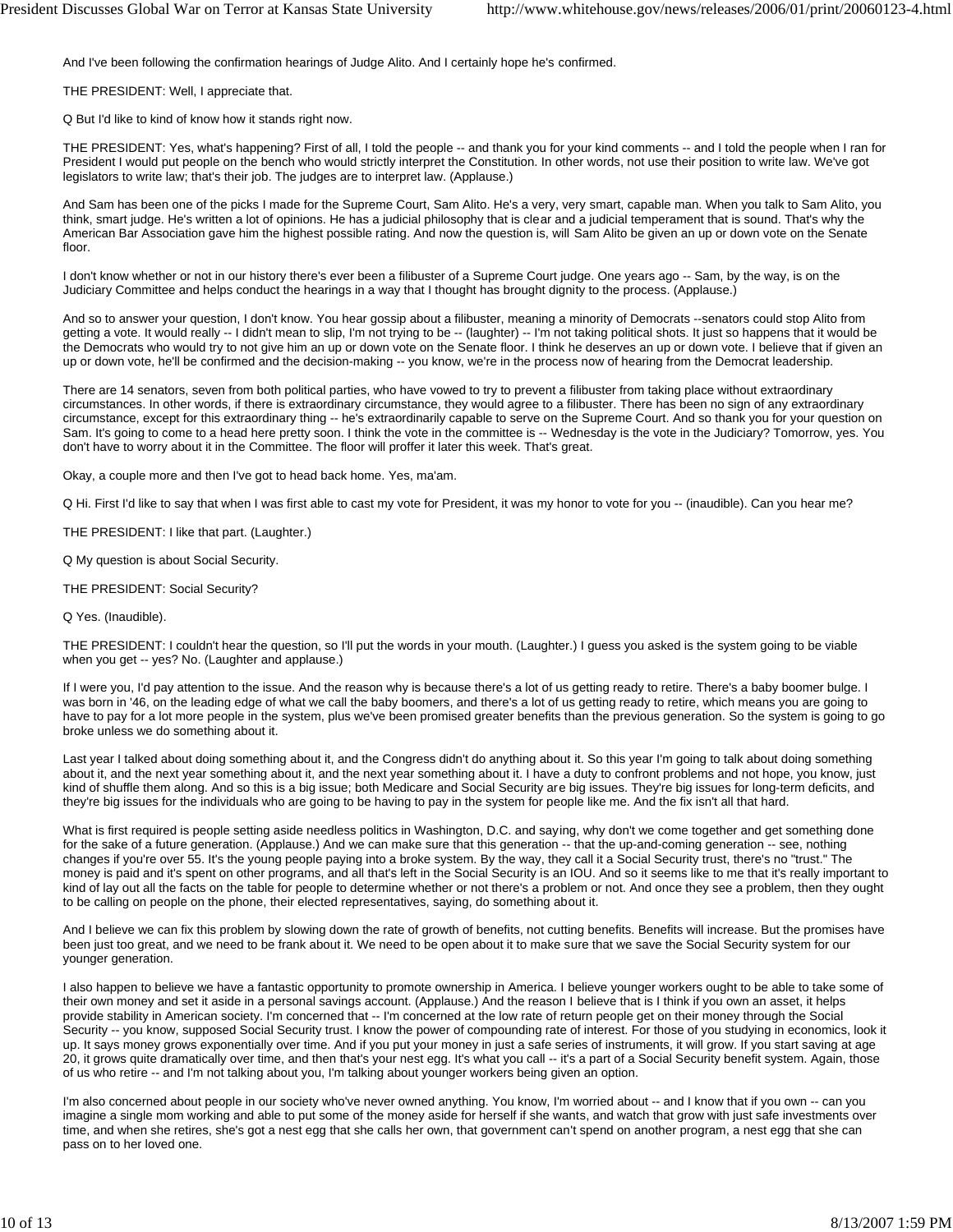I mean, ownership and the ability to pass wealth from one generation to the next is an important part of busting the cycle of poverty, for example. And so this is a great opportunity to think differently about this very important program. And I appreciate you bringing it up, and thanks for being concerned about it. You need to be.

Yes, ma'am.

Q (Inaudible).

THE PRESIDENT: Do what?

Q (Inaudible).

THE PRESIDENT: Yes, I'll look at it. Thank you. Appreciate it. Is your return address on there so I can write you back? No? Okay. (Laughter.) Make sure I get that.

Q Hi, I just want to get your comments about education. Recently, \$12.7 billion was cut from education, and I was just wondering how that's supposed to help our futures? (Applause.)

THE PRESIDENT: Education budget was cut -- say it again. What was cut?

Q Twelve point seven billion dollars was cut from education, and I was just wondering how is that supposed to help our --

THE PRESIDENT: At the federal level?

Q Yes.

THE PRESIDENT: I don't think that -- I don't think we've actually -- for higher education? Student loans?

Q Yes, student loans.

THE PRESIDENT: Actually, I think what we did was reform the student loan program. We're not cutting money out of it. In other words, people aren't going to be cut off the program. We're just making sure it works better. Part of the reconciliation package, I think she's talking about. Yes, it's a reform of the program to make sure it functions better. It is -- in other words, we're not taking people off student loans, we're saving money in the student loan program because it's inefficient. And so I think the thing to look at is whether or not there will be fewer people getting student loans. I don't think so. And, secondly, on Pell grants, we're actually expanding the number of Pell grants through our budget.

But, great question. I think that the key on education is to make sure that we stay focused on how do we stay competitive into the 21st century. And I plan on doing some talking about math and science and engineering programs, so that people who graduate out of college will have the skills necessary to compete in this competitive world.

But I'm -- I think I'm right on this. I'll check when I get back to Washington. But thank you for your question. (Applause.)

Yes, ma'am.

Q Again, I just wanted to thank you for coming. Your speech was very good. I'm a big admirer of your wife. I know that you said that your role as a President was as a decision-maker, and I would like you to comment, please, on how your wife contributes to your decision-making process, and how you confide in her. Thank you.

THE PRESIDENT: Yes, thanks. She's great. She keeps -- she tells me when I'm out of line. (Laughter.)

First of all, Laura pays attention to what's going on. And so she offers her advice. And it's sound advice. She's a West Texas woman, born and raised in West Texas. Kind of a -- I would say she brings common sense. Kind of remind people from here -- reminds me of people here from Kansas -down-to-earth, no airs, common-sense point of view. And so I appreciate very much when she does give me her advice, which can be too frequent sometimes. (Laughter.) Not true, honey. (Laughter.)

It's like the time -- she tells the story about the time when I was running for Congress in 1978 in West Texas, and she criticized one of my speeches. And I ran into the garage door. (Laughter.) But the best -- I guess the best way to describe it is, one, I value her judgment, and I know it comes from her heart. And I appreciate the perspective she brings. Common sense is just a very important part of being a decision-maker. There is something reassuring to me when I get advice from somebody who's got the best interests in mind, got my best interest in mind, as well as just this kind of down-to-earth read on the situation. And that's how I view my advice from Laura.

Plus, she does -- I mean, I said some things -- "wanted dead or alive" -- and she said, you might be able to explain that a little -- express yourself a little better than that, George W. (Laughter.) And so we've got a great relationship. You know, when I married her, she really didn't like politics, didn't care particularly for politicians either. And here she is the First Lady of the United States. And she is good. Boy, I tell you, she's -- when she speaks, she's very credible because she's a decent, credible person. And I love her a lot. (Applause.)

Yes. Is that a Washington National hat?

Q Wisconsin, actually.

THE PRESIDENT: Okay, yes.

Q W is for Wisconsin. You're a rancher. A lot of us here in Kansas are ranchers. I was just wanting to get your opinion on "Brokeback Mountain," if you've seen it yet? (Laughter.) You would love it. You should check it out.

THE PRESIDENT: I haven't seen it. I'll be glad to talk about ranching, but I haven't seen the movie. (Laughter.) I've heard about it. I hope you go -- you know -- (laughter) -- I hope you go back to the ranch and the farm is what I'm about to say. I haven't seen it. (Laughter and applause.)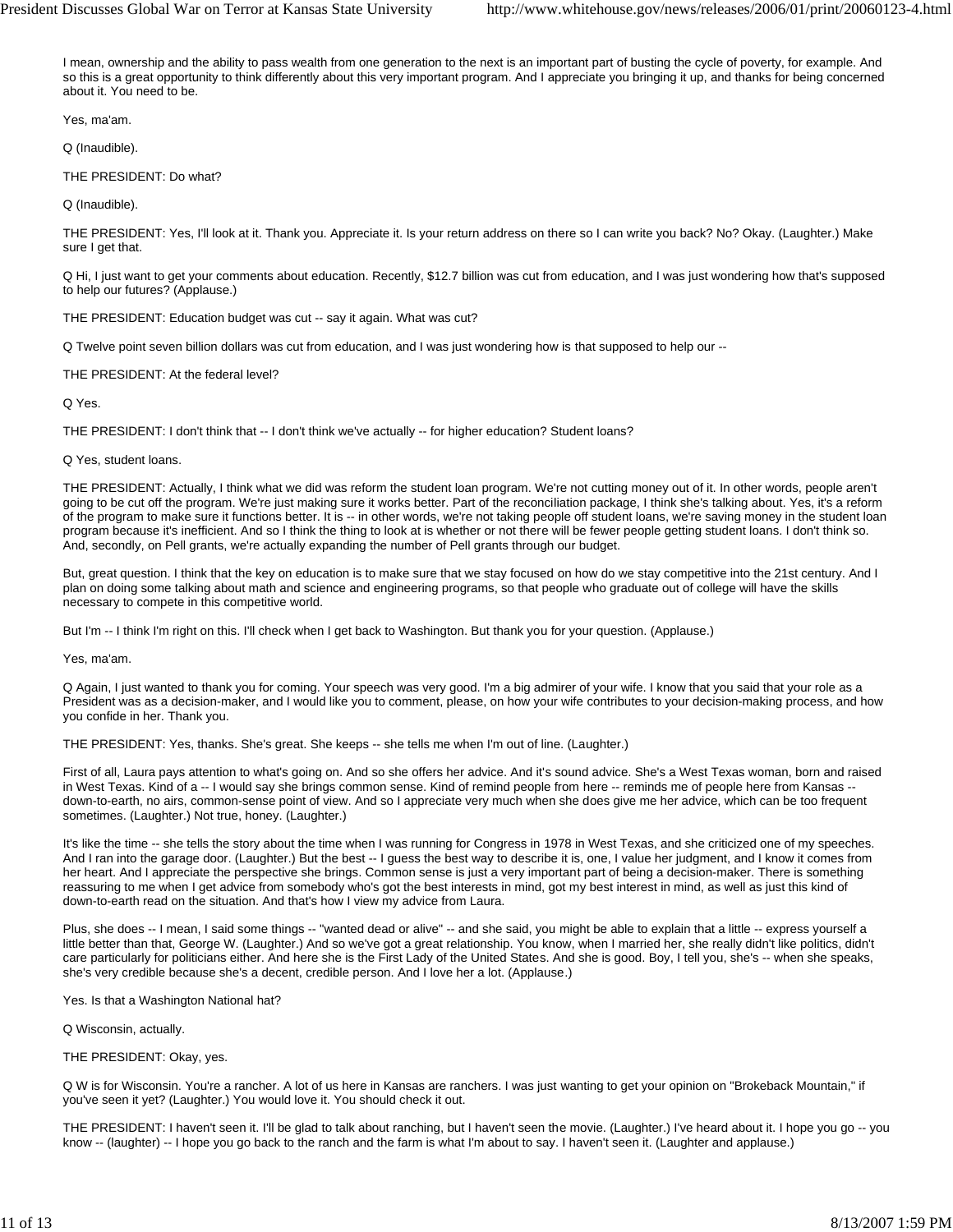Q Mr. President, I have a question about the nuclear weapons the United States is keeping. It's around 3,000 nuclear weapons, so I want to know your opinion when you are going to destroy them?

THE PRESIDENT: Do what, now? I didn't hear what you said.

Q When you are going to --

THE PRESIDENT: I can't hear you very well. I'm sorry, I'm not trying to avoid the question, I just didn't get it.

Q United States has 3,000 nuclear weapons.

THE PRESIDENT: Three thousand nuclear weapons.

Q Yes. And I want to know your opinion about these weapons of mass destruction, that when the United States is going to destroy the nuclear weapons to prevail the peace in the world.

THE PRESIDENT: Got it. No, I appreciate it. One of the first things I did as the President was to negotiate a reduction of nuclear -- deployable nuclear weapons with Vladimir Putin. Actually, I think we had 6,000 at the time, and we agreed to reduce our nuclear -- deployable nuclear arsenals to between 1,700 and 2,200. And we're in the process of doing that now. And then of course, there will be -- another President can then evaluate where we are. So we're in the process of honoring what's called the Moscow Treaty.

A couple of more and then I've got to hop. Yes, ma'am.

Q Mr. President -- (speaking Spanish.) I know that the relationship between United States and Venezuela is no good. That's not my problem. My problem is -- or the question I have for you is what are you doing in the borders? We try to secure the United States for terrorism, I know. So we're trying to secure the borders, but, as well, some of us of who are Hispanics and professional sometimes are denied the opportunity to work and advance in the workplace because we are minorities.

What are you going to do as a (inaudible) -- what are you going to do provide the most secure job in which we serve the country, we serve the university? I can't complain in this university, I've been treated like royalty here, but when you work outside the university as a Hispanic, you are not look good enough because they think you come from Mexico.

I come from Venezuela, which is a different country, but all of us are Hispanics and all of us embrace ourselves in America because America is -- North America, the United States. In Central and South America, where one continents embrace each other. So what are you going to do to provide opportunities for the Hispanics who come to this country legally, like I did? Or who are illegal here? We should help them to get legal here, not provide directly a green card, but help them to become legal in step-by-step --

THE PRESIDENT: Okay.

Q -- like all of us have done. Thank you.

THE PRESIDENT: Yes, I got the question. Immigration. (Laughter and applause.)

First of all, bienvenidos. And we have an obligation in this country to enforce our borders. And there's huge pressure on our borders. We've got a long border, obviously, with Mexico, and a long border with Canada. And the biggest, most problematic area right now is the border with Mexico -- California, Arizona, New Mexico and Texas.

The issue is not only Mexican citizens who are coming across the border illegally, but it's other citizens who are coming across the border. And our obligation is to use a wise strategy to shut down the trafficking of anything illegal across the border. We're a country of law, and we must enforce the border. And we spend a lot of time in Washington, D.C. analyzing the border issues, and strategizing with Congress about how to do a better job including the following things: One, increasing the number of Border Patrol agents; two, increasing the use of technology on the border, so that you can see people coming through drones, for example, and then be able to rally the Border Patrol to stop people from coming across.

Some physical barriers, particularly in urban centers, are now being constructed. Some berms -- there's parts of our border, where, literally, you can just drive across and there's nothing. You know, it's just nothing -- land, and in you come. And it's hard -- the demarcation zone is different, and it makes it hard for people to enforce the border.

Secondly, when we detain somebody at the border, we've got to have a rational policy to help back up the people we're paying to enforce the border. And by that I mean if you're somebody from Central America, for example, caught coming into our country that the policy has been to give you a notification to report back to a judge, and they'll hear your case. Well, guess what? A lot of them don't come back. They're here because they're trying to better their lives, and they're going to move into our society as best as they can. And they're not going to return back. So we're ending what's called "catch and release," and we're beginning to provide more detention space for our Border Patrol to be able to say to people -- particularly from Central America and South America -- you've come illegally, we're sending you back home.

Thirdly, in terms of workers. We do have H1, H2B visa programs that we're constantly analyzing with the United States Congress. It makes sense that highly skilled workers, for example, be given work permits here in the United States if it helps us meet an economic objective. But I feel strongly that we need to take the worker program a step further, and I'll tell you why. I'm mindful that most people come here to work. There are a lot of people in your state dependent upon people coming here to work.

I tell you I used to say that -- when I was governor of Texas, family values didn't stop at the Rio Grande River. And people if they could make 50 cents and had mouths to feed or \$5 and had mouths to feed, a lot of people would come to try find that \$5 work. And so here's my position, and that is that if there is someone who will do a job an American won't do, then that person ought to be given a temporary worker card to work in the United States for a set period of time.

I do not believe that any guest worker program ought to contain amnesty, because I believe that if you granted amnesty to the people here working now that that would cause another 8 million people or so to come here. I do believe, however, it is humane to say to a person, you're doing a job somebody else won't do, here is a temporary card to enable you to do the card [sic].